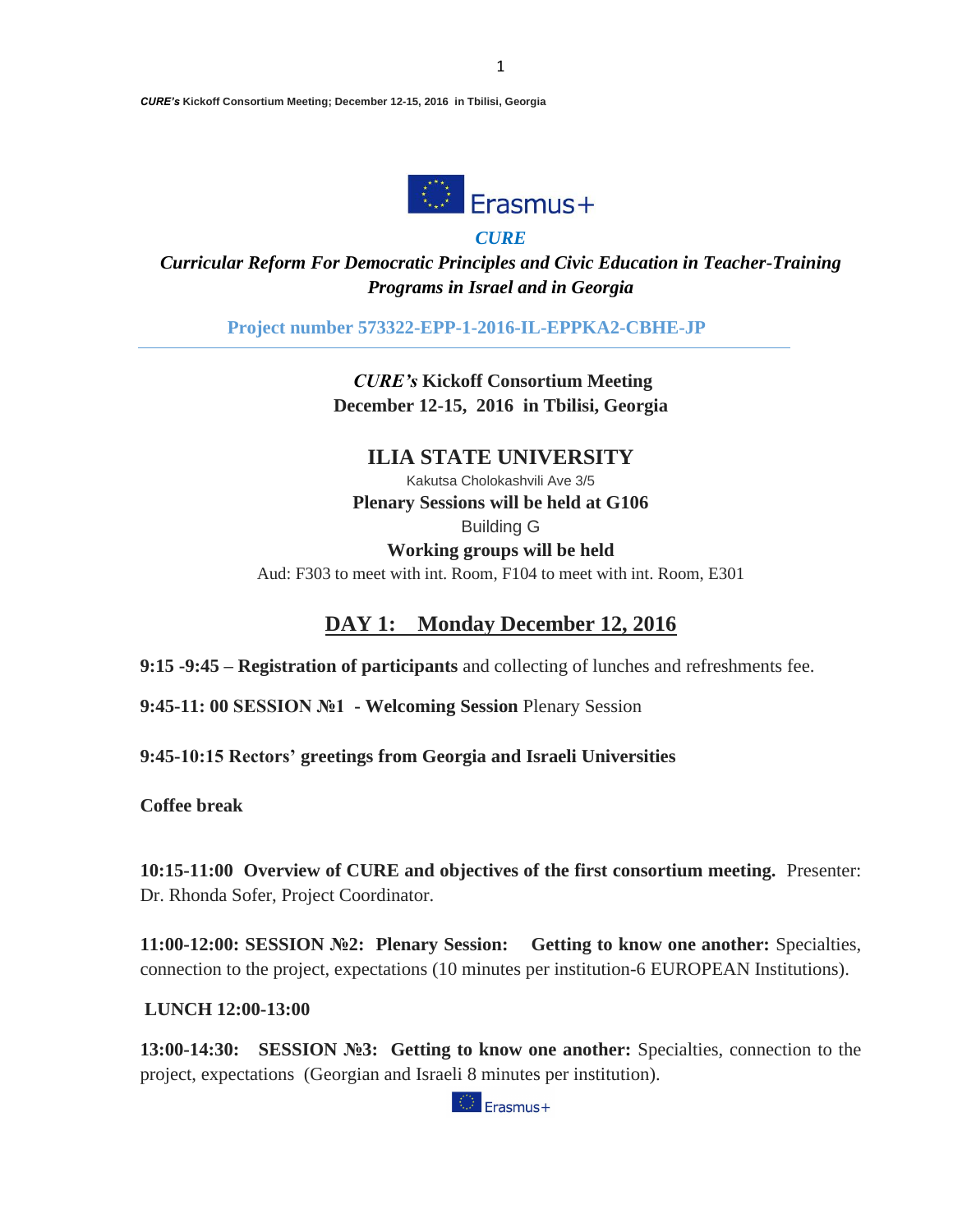#### **14:30-14:45 Coffee break**

**14:45-16:45 SESSION №4: Forming working groups and first meetings of specific CURE TEAMS.** Course Development Groups A1 and Group 1B will meet separately and begin their working sessions. Group 1C and Group 2 and Group 3 will sit together and discuss what aspects of their tasks complement each other and what should be separated (**each group needs to choose am IL or/and GE leader).**

**CURE's Working TEAMS:** There will be 14 different working teams that will focus on different aspects of the program. The purpose of each working team is to develop tangible products which the consortium that contribute to the goals, objective and successful outcomes of CURE. **Each participating member of the consortium MUST be a member of at least one team.** 

**Groups 1: Course Development TEAMS (5 teams):** Each team must include 1 member of the EU team and at least 3 members from IL and GE HEIs.

\* Team A: *Global Challenges in the 21st Century in Promoting Active Citizenship and Civic Education*. Online course that includes theoretical principles of Civic Education.

\* Team B: *Civic Education for Sustainability* provides students with knowledge relating to issues of environmental sustainability globally and locally

\* Team C: *Promoting Active Citizenship*

\* Team D: *Civic Education and Democracy in Israel challenges and pathways***.** (Meeting at end of Day 2-Session 10)

\* Team E: *Civic Education and Democracy in Georgia: challenges and pathways* (Meeting at end of Day 2—Session 10)

**Group 2**: **Student Leadership Group:** promotes civic involvement and behavior on campus: (led by Tamar Mosiashvili and Tomar Ben Ami)

**Group 3: Establishment of Centers of Civic Activities Team** (14 members: 1 from each  $IL/GE HEI + 2-4 EU members)$ 

**Group 4: Portal Development Team:** Led by Sapir college and open to other members who are experts and have experience in portal design for international projects. and online collaborative work.

**Group 5: Special Mobility Strand Team: 5 EU members (1 from each HEI) 3 members of IL and GE HEI (total 11 participants).** This team needs to understand the specialties of training that will be offered by the EU partners and set up a work plan for 5-7 days of work. IL

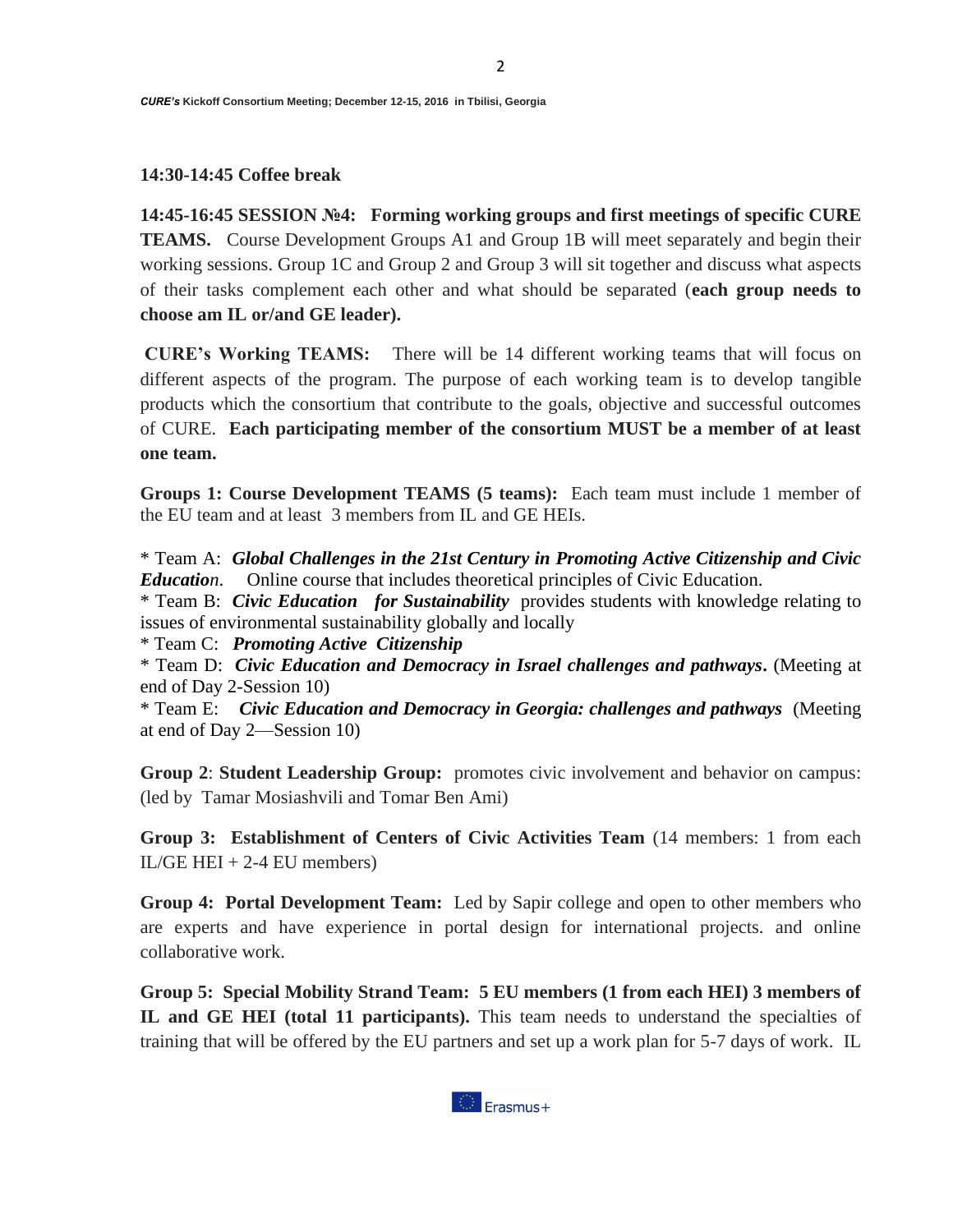and GE members need to explain expectations and the selection process for faculty attending training.

**Group 6: Dissemination Team:** Develop a template plan for dissemination strategy focusing on the different target groups and different stages of the program (at least 5 members: 1 EU, 2 GE, 2 IL).

### **Group 7: Quality Assurance Team:**

- A. **Academic Quality of Development:** Unified structure for the syllabi according to the Bologna ECTS and content QA  $(2-3$  members of EU team  $+2$  members from IL and GE).
- B. **Academic Assessment of Course:** selected members of each of the course development and student activities teams.
- **C. Consortium interaction and functioning** (EU member 2 HEIs, 1 IL and I GE)

**Group 8: Management and Steering Committee: GACE, SAK, ISU, TSU, PHOO**

**16:45-17:00** Coffee Break

**17:00 – 18:00 SESSION** №**5: Working Team Leaders and Coordinator's meeting.**

Working Team Leaders and Coordinators' Meeting: Summary and Review of First Day.

**Free evening.**

### **DAY 2: Tuesday December 13, 2016**

**9:30-10:00 SESSION** №**6: Review of day 1 and setting up the objectives for Day 2: Dr. Rhonda Sofer**

10:00-12:00 Rector Tour of TSU and have a RECTOR's LUNCH. They will discuss possible fields of collaboration outside of CURE between the various universities.

**10:00-11:30 SESSION** №**7:** Teams of Group 1 and Group 2 work in individual working sessions: Sharing good practices. Relate to Appendix 1: Rubrics and Guidelines for Course Development **Each working team should be focusing on topics C through H** (*Appendix 1).*

11:30-11:45 Coffee Break

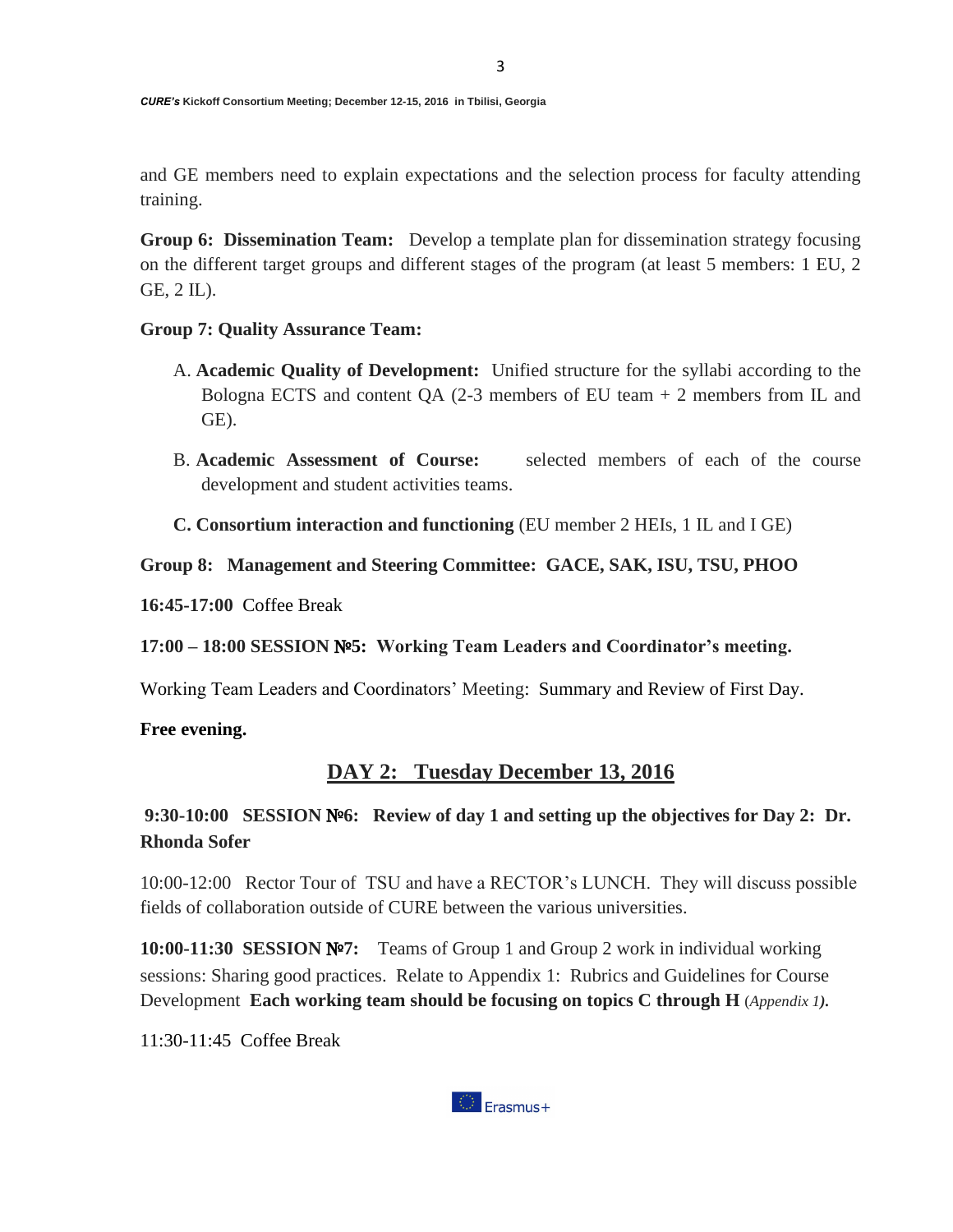**11:45-12:30 SESSION** №**8: PORTAL TEAM PRESENTATION:** An introduction to an interactive portal for project management, dissemination and Working Teams closed collaborative sections.

**12:30-14:00: SESSION** №**9:** Teams of Group 1 and Group 2 work in individual working sessions: Sharing Good practices

### **14:00-15:00 LUNCH**

**15:00-15:30 SESSION** №**10** Plenary session: Dissemination discussion and strategy and finalizing the dissemination team.

### **15:30-15:45 Coffee Break**

#### **15:45 -17:30 SESSION** №**11:**

Team D: *Civic Education and Democracy in Israel challenges and pathways***.** Team E: *Civic Education and Democracy in Georgia: challenges and pathways* (choosing team leaders and setting up working schedules for Israel and for Georgia).

**17:30-18:00 SESSION** №**12: Working Team Leaders and Coordinator's meeting.**

#### **Free evening**

### **DAY 3: WEDNESDAY December 14, 2016**

#### **9:30-10:00 Session** №**13: Setting up work sessions for specialized teams:**

- Group 3: Portal Team (led by Sapir College).
- Group 4: Special Mobility Strand Team (one representative of each HEI).
- Group 5: Quality Assurance Teams
- Group 6: Establishment of Centers of Civic Activities team.
- Group 7: Dissemination Team
- Group 8: Management and Steering Committee

**10:00-12:00: Session** №**14: Parallel working sessions of Groups 4, 6, 7.** Group 3 reviews questionnaires for feedback on first consortium meeting and modifies it to use on day 4. Portal team sits on the working sessions of groups .

Group 4: Special Mobility Strand Team Topics that need to be discussed:

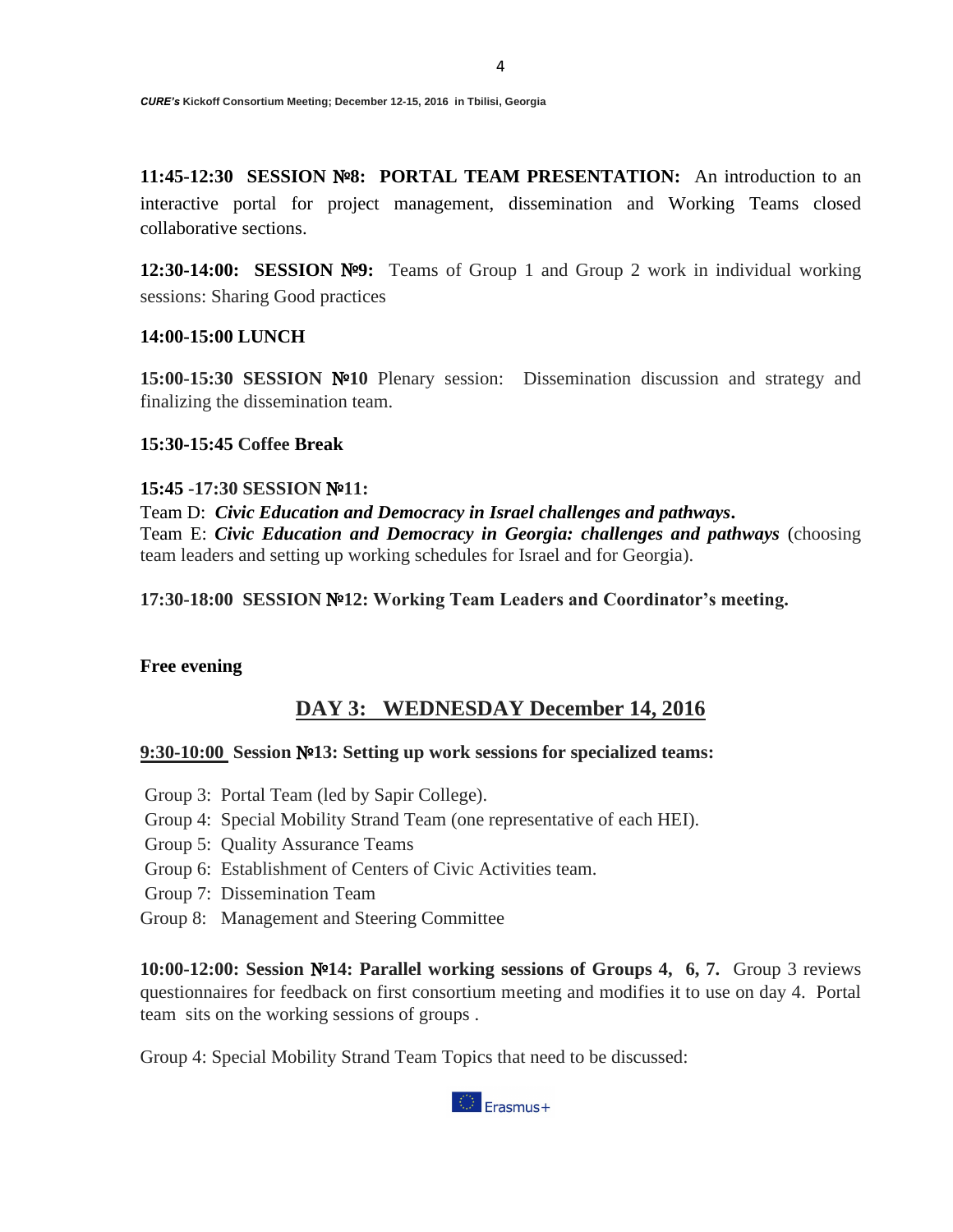- A. Special training and good practices that each EU institution can provide to IL and GE teams.
- B. Specific needs of IL and GE Institutions (expectations).
- C. Conceptualizing the structure of the 7 days of training for IL and GE teams.
- D. Finalizing logistics for first year.

Group 6: Establishment of Centers of Civic Activities team

- A. Discussing processes that can facilitate the establishment.
- B. Expectations: what kinds of activities will the centers design and implement.
- C. Discussion of possible "national" activities for the center

### **12:00-12:15 Coffee Break**

**12:15-13:30 Session** № **15: Parallel sessions above continue.** (Groups A and B need to complete Sections A-I on page 7).

### **13:30-15:00 Session** № **16: Management session: Plenary.**

- Maintaining reports and updating Annex II forms: Rhonda
- Financial management; Manana and Stan coaching sessions
- Logistics: setting up next consortium meeting and Special Mobility Strand for first year. Head of Special Mobility Strand Presents (Dr. Roxana Reichman)

# **15:00 Lunch**

# **At afternoon an Excursion. Route: Tbilisi -Mtskheta-Tbilisi**

# **DAY 4: December 15, 2016**

# **9:30-11:00 Session** № **17: Final working session of Groups 1 and Group 2.**

Each team needs to complete their working paper of the rubrics — work schedule, delegation of tasks, set up intergroup working and communication. This will be finalized in the morning.

# **11:00-12:30 Session** № **18 Plenary session: Working team leaders present rubrics and summary of their work.**

**12:30-12:45** Filling out Questionnaire.

# **12:45-13:00 Closing remarks: Dr. Rhonda Sofer**

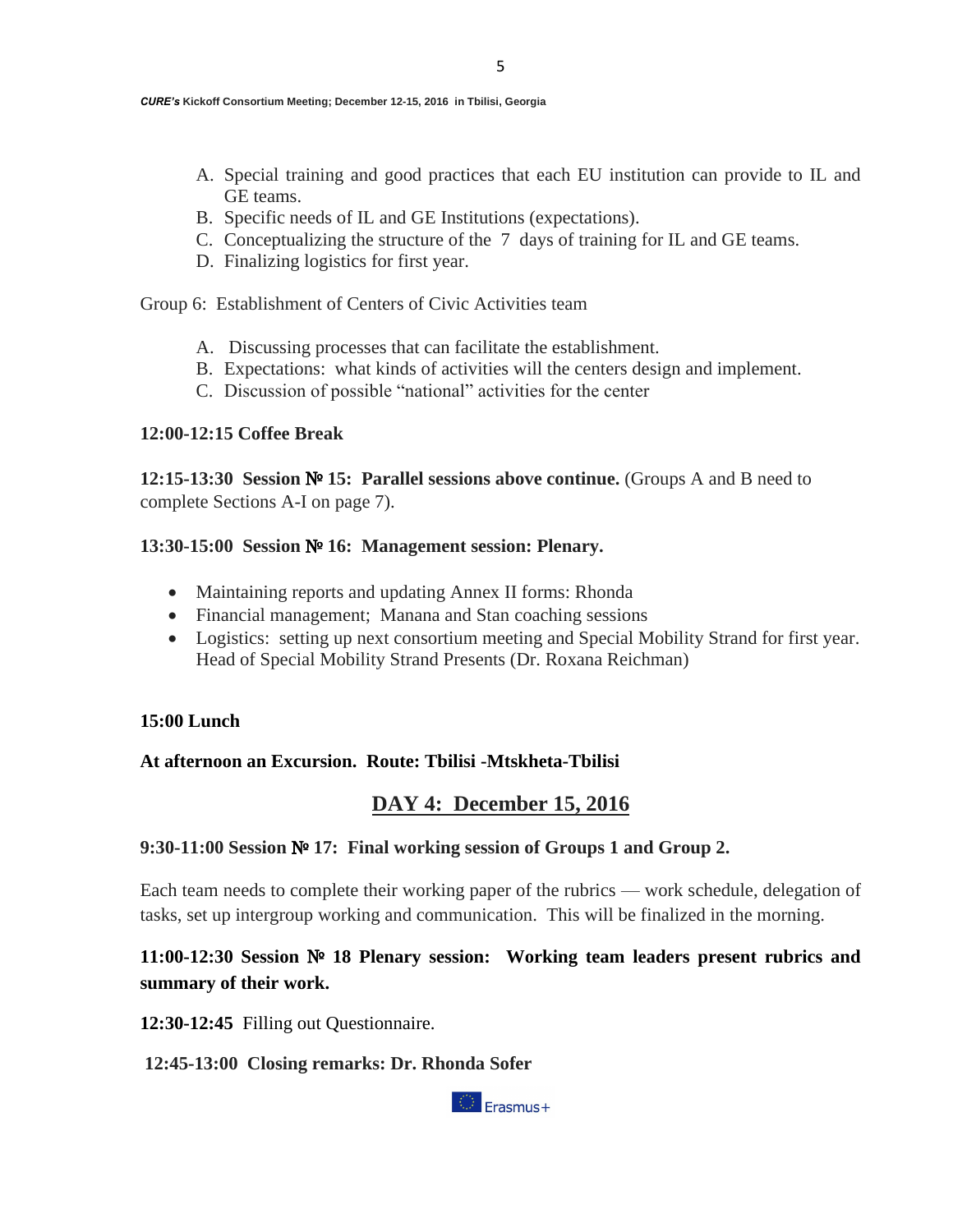#### **13:00-14:00 Lunch**

*Appendix 1* 

### **Group 1 (TEAMS A, B, C, D, E) Will** be working on the following tasks:

#### **RUBRICS OR GUIDELINES IN DEVELOPMENT OF THE COURSES, SYLLABI, ETC.**

A. Chose a leader who will guide the group and summarize the sessions. The leader of the working group will be responsible for writing periodic reports of development to the working package leader.

B. Briefly introduce each person in the team to understand their specialty and interest in the course.

C. Discuss how they view the topic and to define what specific aspects of the curriculum-syllabi they feel this working group should focus on.

D. Present sources for existing material on this topic and how it can adapted to fit CURE's program.

E. Present possible good pedagogical practices for designing the course in an interactive and engaging way.

F. Begin to conceptualize the "kits" that need to accompany our courses.

G Each team needs to decide upon how conflict and differences within their group will be resolved.

H. After agreeing to the topics to focus on, each working team needs to delegate tasks among the members (who does what topic).

I. Each working team needs to establish a workplan with deadlines